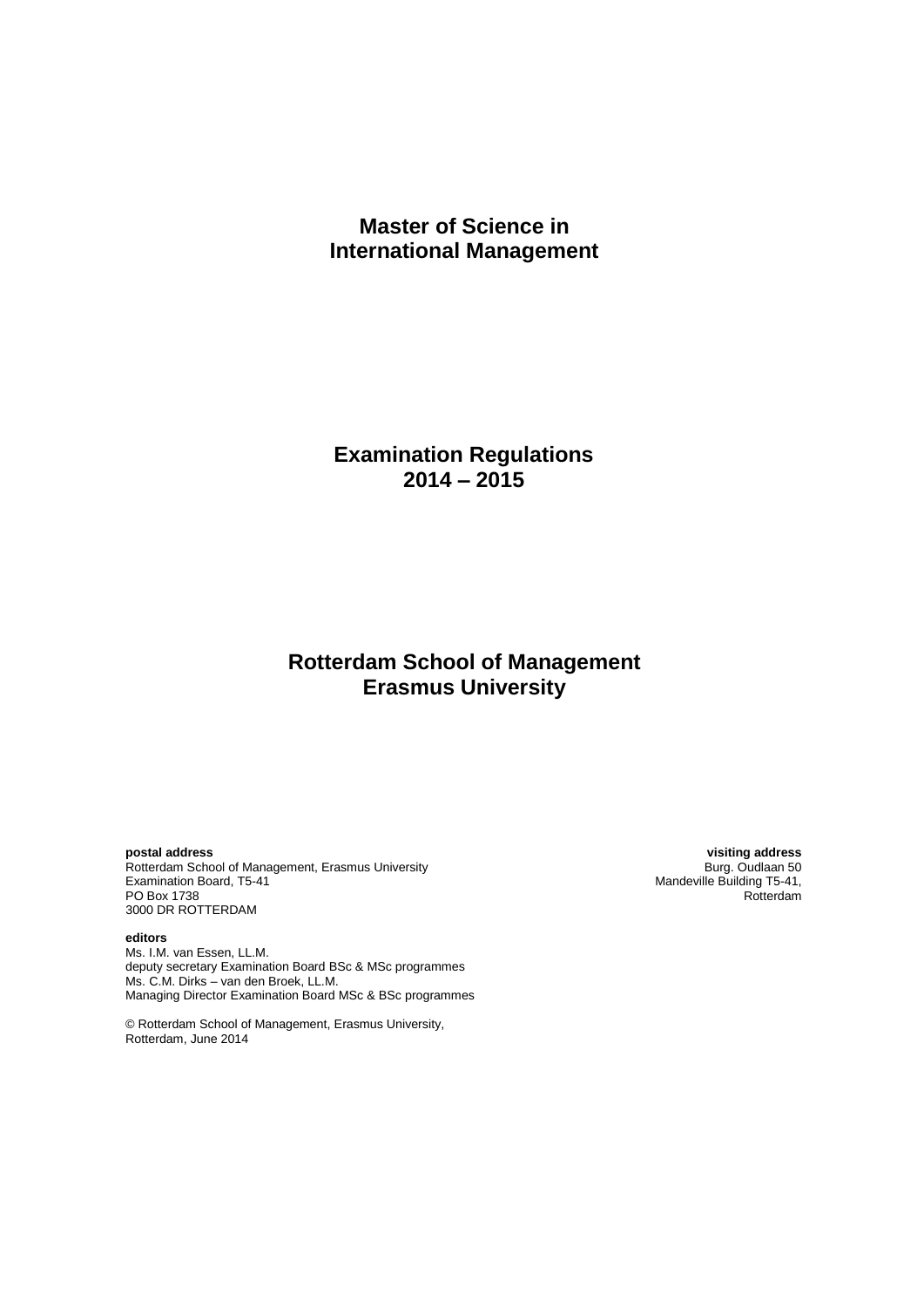# **Contents**

| <b>I Examination Board BSc &amp; MSc programmes</b>                                                                                                        | 3                          |
|------------------------------------------------------------------------------------------------------------------------------------------------------------|----------------------------|
| <b>Tasks</b>                                                                                                                                               | $\mathbf{3}$               |
| <b>Composition</b><br>Secretary to the Examination Board                                                                                                   | $\mathbf 3$<br>$\mathbf 3$ |
| <b>Administration</b>                                                                                                                                      | $\mathbf{3}$               |
| Il Appeals procedure                                                                                                                                       | 4                          |
| III Teaching and Examination Regulations of the Master of Science in International                                                                         |                            |
| <b>Management 2014 - 2015</b>                                                                                                                              | 5                          |
| Section 1 - General                                                                                                                                        | ${\bf 5}$                  |
| Article 1.1 – applicability of the regulations                                                                                                             | 5                          |
| Article $1.2 - \text{aims of the programme}$                                                                                                               | $\mathbf 5$                |
| Article 1.3 - definitions                                                                                                                                  | 5<br>$\mathbf 5$           |
| Article 1.4 - degree<br>Article 1.5 - language of instruction                                                                                              | 5                          |
| Article 1.6 – compulsory educational activities                                                                                                            | $\sqrt{5}$                 |
| Section 2 – Composition of the degree programme                                                                                                            | $\bf 6$                    |
| Article 2.1 - full-time / part-time<br>Article 2.2 - study load, feasibility and timetable of the degree programme                                         | 6<br>6                     |
| Article 2.3 – composition of the degree programme                                                                                                          | 6                          |
| Article 2.4 – exemption from obligatory practicals                                                                                                         | $\,6$                      |
| Article 2.5 – exemption from examinations<br>Article 2.6 – free master programme within the master degree programme MSc in International Management at RSM | 6<br>6                     |
| Section 3 - Admission                                                                                                                                      | 6                          |
| Article 3.1 - admission                                                                                                                                    | 6                          |
| Article 3.2 - admission procedure                                                                                                                          | 6                          |
| Article 3.3 - admission requirements<br>Section 4 - Taking examinations                                                                                    | 6<br>7                     |
| Article 4.1 – frequency of examinations; examination schedule; re-examinations; extra opportunities                                                        | $\boldsymbol{7}$           |
| Article 4.2 – form of the examinations and tests                                                                                                           | $\boldsymbol{7}$           |
| Article 4.3 – oral tests<br>Article 4.4 – sequence of programme components                                                                                 | 7<br>8                     |
| Section 5 - Result of examinations                                                                                                                         | 8                          |
| Article 5.1 – determining, announcing and recording results of examinations; deadlines                                                                     | 8                          |
| Article 5.2 – period of validity                                                                                                                           | 8<br>8                     |
| Article 5.3 - Perusal and explanatory opportunity<br>Article 5.4 - Archiving period of written examinations                                                | $\bf8$                     |
| Section 6 - Result of the concluding examination                                                                                                           | $\boldsymbol{9}$           |
| Article 6.1 – the result of the concluding examination                                                                                                     | $\boldsymbol{9}$           |
| Section 7 - Final and Implementation Provisions<br>Article 7.1 - amendments changes                                                                        | $\boldsymbol{9}$<br>9      |
| Article 7.2 - Hardship clause                                                                                                                              | 9                          |
| Article 7.3 - announcement                                                                                                                                 | 9                          |
| Article 7.4 - legal effect                                                                                                                                 | 9                          |
| IV Rules and Guidelines 2014 - 2015                                                                                                                        | 10                         |
| Section 1 - General                                                                                                                                        | 10                         |
| Article 1.1 - applicability of the Rules and Guidelines<br>Article 1.2 – definitions                                                                       | 10<br>10                   |
| Article 1.3 - day-to-day procedure of the Examination Board                                                                                                | 10                         |
| Article $1.4$ – the authority to examine                                                                                                                   | 10                         |
| Article 1.5 - the criteria<br>Section 2 - Exemptions                                                                                                       | 10<br>10                   |
| Article 2.1 - exemption from practical tests                                                                                                               | 10                         |
| Section 3 - Rules concerning good course of things during examinations and tests                                                                           | 10                         |
| Article 3.1 – registration for examinations and written tests<br>Article 3.2 – entering and leaving the room in which the written test is being held       | 10<br>11                   |
| Article 3.3 – general provisions concerning order during the written test                                                                                  | 11                         |
| Article 3.4 - fraud                                                                                                                                        | 11                         |
| Section 4 – The examinations and tests of the courses<br>Article 4.1 – the questions and assignments, peer review                                          | 11<br>11                   |
| Article 4.2 - assessment criteria                                                                                                                          | 12                         |
| Article 4.3 – determining the grades: rounding off, averaging, passing, grade floor                                                                        | 12                         |
| Section 5 - The Thesis                                                                                                                                     | 12                         |
| Article $5.1$ – the thesis, the thesis committee and admission to the thesis defence<br>Article 5.2 - Excellence check                                     | 12 <sup>°</sup><br>13      |
| Article 5.3 – establishment of the concluding examination                                                                                                  | 13                         |
| Article 5.4 – the certificate, the transcript and the supplement                                                                                           | 13                         |
| Article 5.5 – Classifications 'cum laude' and 'summa cum laude'<br>Section 6 - Final and implementation provisions                                         | 13<br>13                   |
| Article 6.1 – changes in these Rules and Guidelines                                                                                                        | 13                         |
| Article 6.2 - legal force                                                                                                                                  | 13                         |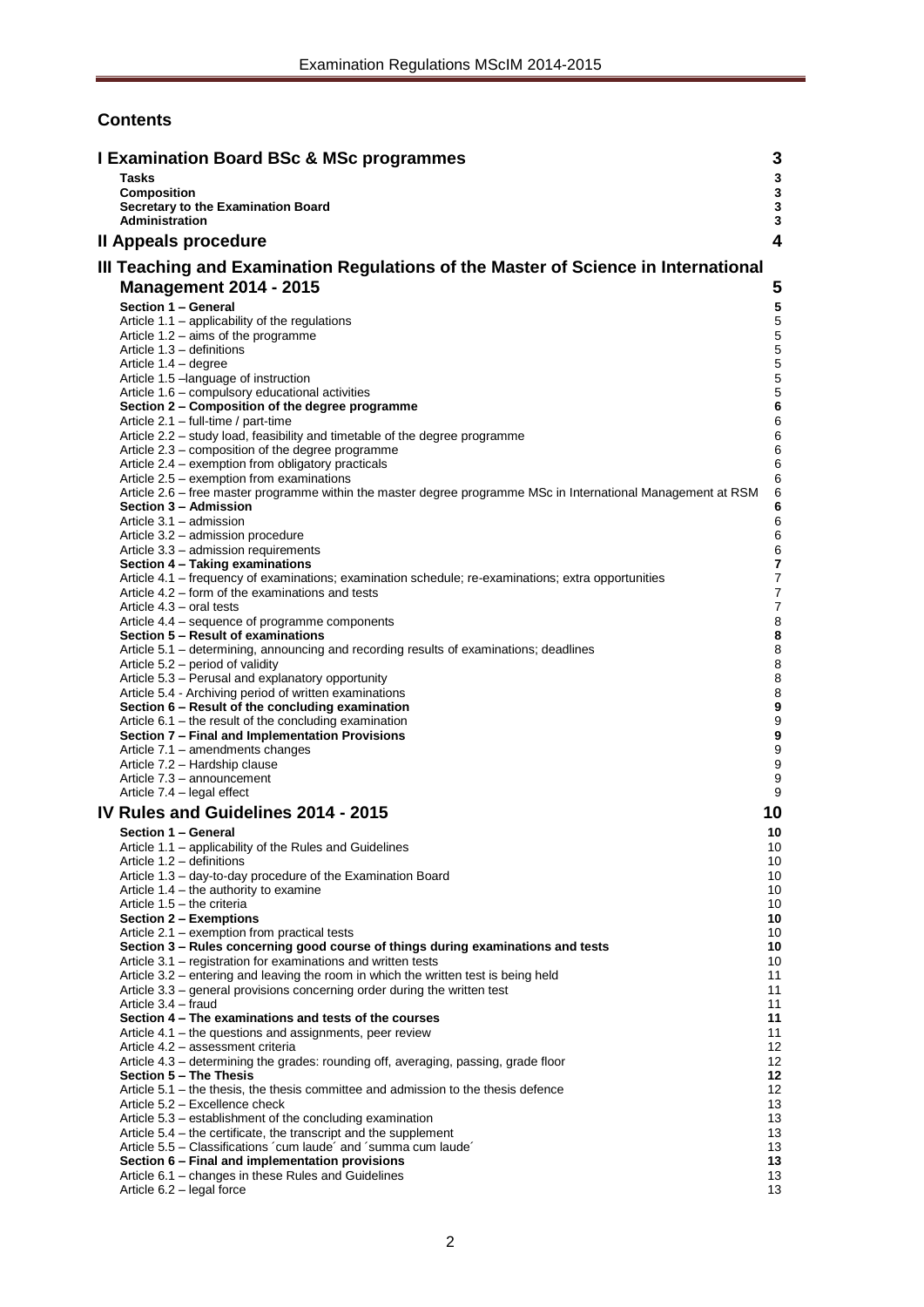# <span id="page-2-0"></span>**I Examination Board BSc & MSc programmes**

### <span id="page-2-1"></span>**Tasks**

The legal framework of the Examination Board is given by Dutch Law, in particular the Dutch Higher Education and Research Act (*Wet op het hoger onderwijs en wetenschappelijk onderzoek- WHW*). The Examination Board BSc & MSc Programmes has many different tasks. Generally, the following components can be discerned:

- A supervisory responsibility with regard to exams and examinations (correctly applying examination regulations, mediation in appeals, quality assurance);
- enforcing regulations (guidelines for examiners, regulations regarding fraud, assessment of exams, and compensation rules);
- granting exception to regulations on a case-by-case basis (exemptions, additional opportunities for examination, granting lenience with reference to Binding Study Advice);
- advisory tasks (periodic advice with reference to Binding Study Advice, advice to the dean with reference to the Teaching and Examination Regulations).

# <span id="page-2-2"></span>**Composition**

The Examination Board consists of six members of the faculty. The members are appointed by the Dean. The Examination Board collectively sets up rules and policy. The Examination Board as a whole meets once a month. Each member has his/her own portfolio. The Examination Board is supported by the secretary.

#### **Members**

Prof.dr. L.G. Kroon (Chairman) Prof.dr. P.P.M.A.R. Heugens (Vice-Chairman) Ir. A.J. Roodink Dr. M.C. Schippers Dr. E.A. van der Laan Vacancy member Vacancy external member

### <span id="page-2-3"></span>**Secretary to the Examination Board**

Ms. C.M. Dirks - van den Broek LL.M. managing director/secretary Ms. I.M. van Essen LL.M.<br>Ms. A.M. Schey MScBA deputy-secretary Ms. A.M. Schey MScBA

#### <span id="page-2-4"></span>**Administration**

Ms. D.M. Schonis The Contract of team leader Ms. G.M. den Bakker assistant Ms. drs. I.T.T. Przewozna assistant Vacancy

#### **Contact and Information**

Information concerning examinations can be found on the website of the programme (Current Student pages) and the website of the Examination Board: [www.rsm.nl/examination-board.](http://www.rsm.nl/examination-board) Please consult these sites before contacting the Examination Board. Please also consult th[e Frequently Asked Questions \(FAQ\) section](http://www.rsm.nl/examination-board/frequently-asked-questions-faqs/) prior to contacting the Examination Board.

Brief general questions may be asked by e-mail to [eb@rsm.nl](mailto:eb@rsm.nl) or by phone 010 4088731/1895 during opening hours: Monday-Friday 09.00 – 12.30 hrs.

Official requests (e.g. requesting extension of grade validity) must be submitted by the EB´s webportal: [https://request](https://outlookweb.eur.nl/owa/redir.aspx?C=shB4IMKmlk6TlJpPlB047acileaxXdEIE7A10lIk2A3HlL6DMkPFtn8cEd4QuLBFOwpk7HosdC4.&URL=https%3a%2f%2frequest-eb.rsm.nl%2f)eb.rsm.nl/

When submitting the request, please include all relevant documentation. Be explicit in addressing the Examination Board. When a course is involved, mention the course's title, the teacher responsible, and the course's code. When a test or examination is involved, mention the course's title and code, the teacher, and the date. Once again, being explicit and clear in your request helps handling it expediently. Finally, always provide motivation as to why the request is submitted and as to why the request should be granted.

In the event that you are requested to submit a (certified copy of a) certificate, transcript or diploma, you must send/show this document in its original form to the Examination Board for verification. These kinds of documents will not be accepted in a digital from.

# **Postal address**

Rotterdam School of Management, Erasmus University Examination Board BSc & MSc Programmes, T5-41 PO Box 1738 3000 DR Rotterdam The Netherlands

**Visiting address** (opening hours: Monday-Friday 09.00 – 12.30 hrs.) Secretariat Examination Board Mandeville Building, room T5-41 Burgemeester Oudlaan 50 3062 PA Rotterdam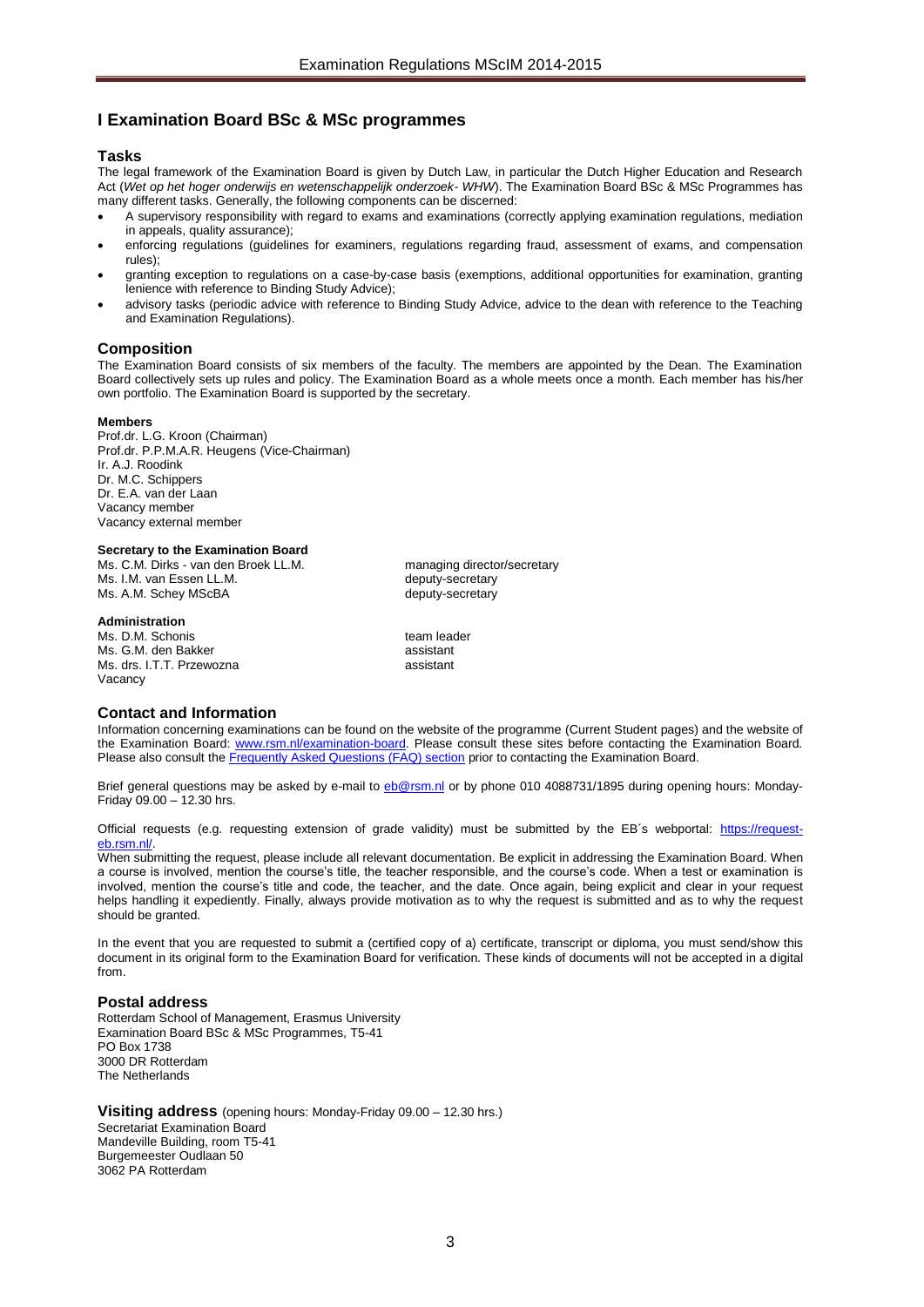# <span id="page-3-0"></span>**II Appeals procedure**

A student who objects to a decision of an examiner (e.g. assessments) or the Examination Board may lodge an appeal with the Examination Appeals Board (in Dutch College van Beroep voor de Examens (*CBE*)) of Erasmus University Rotterdam. In urgent cases, the chair of the *CBE* can be requested to make provisions.

Only an interested party, that is a person whose interest is directly involved in a decision, can lodge the appeal. The appeal has to be lodged within six weeks of the announcement of the disputed decision. If the appeal concerns a decision that was not made on time, it must be submitted within a reasonable period of time.

The appeal should be submitted in writing to the *CBE*-*EUR*, for the attention of the Secretary of this Board or it can be submitted online by the EUR Legal Protection Facility.

Before the *CBE*-*EUR* deals with the appeal, there is a settlement phase, in which the Examination Board concerned attempts to settle the lawsuit amicably (= formal amicable settlement attempt).

The *CBE*-*EUR* assumes that the complainant him/herself will first have made contact with the examiner concerned or with the Examination Board, in order to try to reach agreement (=material amicable settlement attempt). Account should be taken of the fact that meanwhile the period of six weeks for lodging an appeal with the *CBE*-*EUR* continues to run. In view of this, a provisional appeal can be lodged for the interim.

If the settlement attempt fails, parties will be invited to a sitting of the Examination Appeals Board. The sitting is in Dutch. Foreign students are recommended to take an interpreter with them to the sitting.

If a student disagrees with the decision of the *CBE-EUR* regarding their objection, they can submit an appeal to the Higher Education Appeals Tribunal in The Hague within six weeks of the decision.

#### **Further information**

For further information chec[k http://www.eur.nl/english/essc/legal\\_position/objections\\_and\\_appeals/](http://www.eur.nl/english/essc/legal_position/objections_and_appeals/) or the Student Information Leaflet "Submitting an appeal with the Examinations Appeals Board" (available at the ESSC (Hall E-Building).

Further information about the procedure can also be obtained from the Secretary of the *CBE*-*EUR*, mr.drs. W.A. Kleinjan, Room ET-40, tel. 010 – 408 1127/408 2233 or e-mail t[o cbe@eur.nl.](mailto:cbe@eur.nl)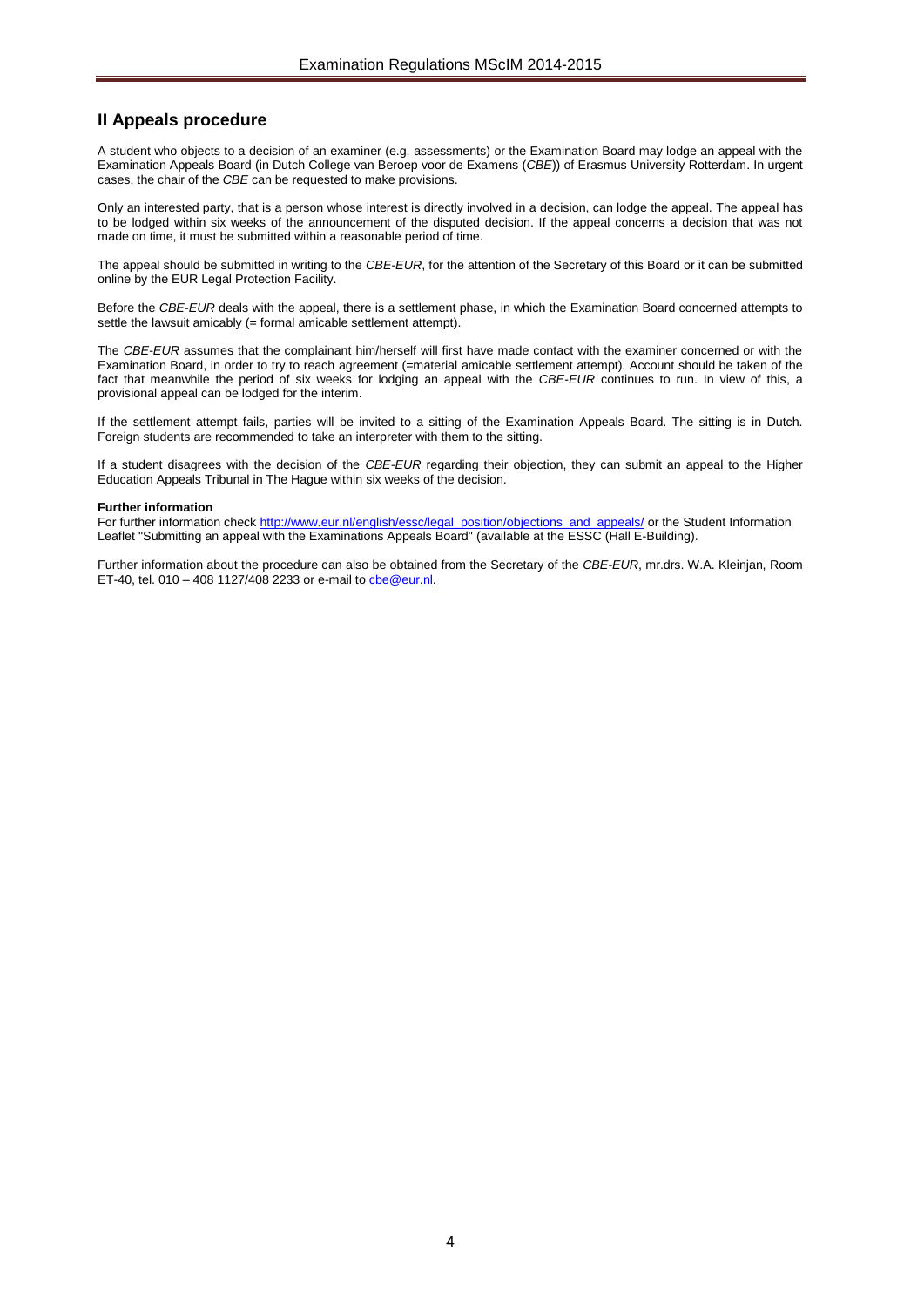# <span id="page-4-0"></span>**III Teaching and Examination Regulations of the Master of Science in International Management 2014 - 2015**

# <span id="page-4-2"></span><span id="page-4-1"></span>**Section 1 – General**

# **Article 1.1 – applicability of the regulations**

These regulations are applicable to the MScIM curriculum and examinations of the master's degree programme MSc in International Management at the Rotterdam School of Management, Erasmus Universit**y**, hereinafter referred to as the degree programme.

# <span id="page-4-3"></span>**Article 1.2 – aims of the programme**

The degree programme is intended to impart scientific knowledge, skills and insight in the area of international management in such a way that the graduate is capable of scientific and socially responsible professional practice in this area, and is qualified to take any desired advanced programme and to become, among others a scientific researcher.

#### <span id="page-4-4"></span>**Article 1.3 – definitions**

In the regulations, words shall have the following meanings:

- a. the law: the Dutch Higher Education and Research Act (*Wet op het hoger onderwijs en wetenschappelijk onderzoek WHW*);
- b. rules and guidelines: the rules, guidelines and instructions of the Examination Board as referred to in Article 7.12b of the law;
- c. MScIM curriculum: the total of programme components qualifying for the concluding examination;
- d. concluding examination: the total of examinations of courses within the programme components of the MScIM curriculum;
- Programme component: a bundling of examinations with a designated function and meaning within the MScIM curriculum; examination: the assessment of a course; an examination can be composed of a written and/or oral test or other
- investigation, including practical tests, into the insight, knowledge and skills of the student;
- g. ects: abbreviation of "European Credit Transfer System". One ects represents 28 hours of study;
- written test: a written test is a test that is taken in writing and held plenarily;
- i. course: an instruction given under the authority of a member of the academic staff; each course is concluded with an examination;
- j. practical test: a test based on a practical exercise, as referred to in Article 7.13 of the law, in one of the following forms: execution of and reporting on a thesis project,
	- writing a paper,
	- carrying out a research assignment,
	-
	- taking part in a study visit, carrying out a practical assignment,
	- taking part in another study activity aimed at the attainment of certain skills;
- k. student: a person who is enrolled in to the university and admitted to the degree programme pursuing the study and/or taking part in the examinations of the programme; for the further application of these regulations, this designation also applies to an enrolled 'extraneus';
- l. Examination Board: the board referred to in Article 7.12 of the law for supervising the examinations and organization and coordination of the examinations of the programme;
- m. academic year: the academic year runs from 1 September to the following 31 August (inclusive);
- n. Dean of BSc & MSc Programmes; the person who is responsible for the degree programmes;
- o. Dean RSM: head of the Rotterdam School of Management, Erasmus University;
- p. academic director: the academic director of the degree programme;
- q. the school: Rotterdam School of Management, Erasmus University;
- r. academic personnel:
	- a. the members of the academic staff of the School,
	- b. the trainee research assistants (AIOs) of the School,
	- c. the other academic personnel;
- s. academic staff:
	- a. the full professors,
	- b. the associate professors of the School,
		- the assistant professors of the School;
- teaching team: the members of the academic staff and the academic lecturers teaching courses within the degree programme.

#### <span id="page-4-5"></span>**Article 1.4 – degree**

- The one who has successfully passed all the programme components of the MScIM curriculum of the degree programme will obtain the degree of Master of Science in International Management and is eligible for the CEMS degree.
- <span id="page-4-6"></span>2. The obtained degree will be written down on the master certificate.

#### **Article 1.5 –language of instruction**

- The language of instruction teaching and examinations is English, except for the exchange semester.
- <span id="page-4-7"></span>2. In cases, the Examination Board can grant exemption from paragraph 1.

#### **Article 1.6 – compulsory educational activities**

- 1. Teaching of the programme takes place on a small-scale basis to enable students to obtain knowledge, skills and attitudes in the best possible way. The basic requirement, therefore, is that the students take part in all activities.
- 2. If students are prevented from participating in certain educational activities due to special circumstances, they should report this to the instructor concerned in advance. In such cases, without prejudice to the rules that apply to giving and assessing examinations of particular courses, instructors may assign alternative activities.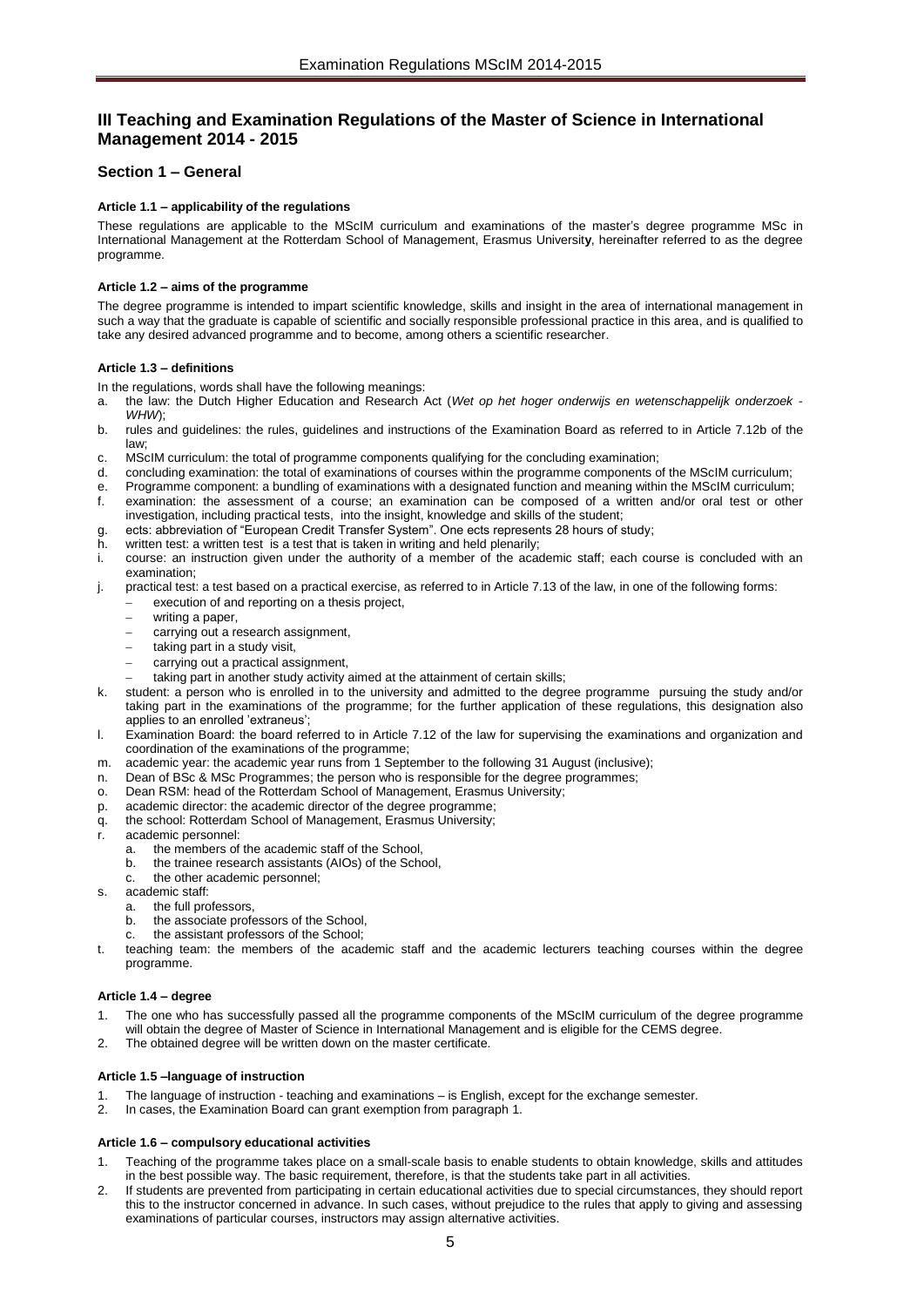# <span id="page-5-1"></span><span id="page-5-0"></span>**Section 2 – Composition of the degree programme**

#### **Article 2.1 – full-time / part-time**

<span id="page-5-2"></span>Within the scope of the law, the degree programme is only offered full-time.

#### **Article 2.2 – study load, feasibility and timetable of the degree programme**

- The degree programme has a study load of 90 ects.
- 2. Courses and projects, including examinations, are scheduled to be completed in one and a half year<br>2. To further increase the feasibility of completing the degree programme according to the schedule to
- 3. To further increase the feasibility of completing the degree programme according to the schedule, the work load is spread evenly over the programme's duration.

#### <span id="page-5-3"></span>**Article 2.3 – composition of the degree programme**

1. The concluding examination applies to the MScIM curriculum consisting of the following programme components:

| <b>Programme Components:</b>                                                                      | <b>ECTS</b> |
|---------------------------------------------------------------------------------------------------|-------------|
| a Block Seminar                                                                                   |             |
| <b>b Skill Seminars</b>                                                                           | 3           |
| c A choice of one of the following courses:                                                       | 2           |
| <b>International Strategy</b><br>$\qquad \qquad \blacksquare$                                     | 7.5         |
| International Entrepreneurship<br>$\blacksquare$                                                  |             |
| d Management Challenges in International Organisations                                            | 7.5         |
| e A choice of two courses out of three following courses:                                         |             |
| Global Marketing 7.5 ects<br>$\blacksquare$                                                       |             |
| Global Supply Chain Management 7.5 ects<br>$\qquad \qquad \blacksquare$                           | 15          |
| Financial Management & Control 3.5 ects + Multinational Financial<br>$\qquad \qquad \blacksquare$ |             |
| Management 4 ects                                                                                 |             |
| f International Business Project                                                                  | 15          |
| g Research Clinic                                                                                 | 5           |
| h Master Electives                                                                                | 15          |
|                                                                                                   |             |
| i Master Thesis                                                                                   | 20          |

- Participation in an international exchange with one of the CEMS partner institutions during either the first or the second semester is a compulsory part of the degree programme; the other two semesters must be completed at the RSM. The programme components stated under paragraph 1, sub a, b, c, d, e, f and h may be attended at a CEMS partner institution.
- 3. The detailing in the most recent version of the International Management (digital) Study Guide of the further descriptions of programme components into compulsory courses and elective courses, including obligatory practicals, and the thesis project, constitute an integral part of these Teaching and Examination Regulations, without prejudice to the other provisions set out in these regulations.
- Students may choose the CEMS approved master electives from components of the MSc programmes of the RSM and/or CEMS partner institutions.

#### <span id="page-5-4"></span>**Article 2.4 – exemption from obligatory practicals**

In exceptional cases, the Examination Board can grant exemption from the obligation to take part in a practical examination. In that case, the Examination Board can decide that the practical examination should be carried out in another way, to be determined by the Examination Board.

#### <span id="page-5-5"></span>**Article 2.5 – exemption from examinations**

<span id="page-5-6"></span>No exemptions from examinations will be granted.

#### **Article 2.6 – free master programme within the master degree programme MSc in International Management at RSM**

- Under approval by the Examination Board, students who are enrolled in the programme can make up an own master composed of examinations offered by the university, which will lead to the degree of Master of Science in International Management.
- 2. The master programme mentioned in paragraph 1 must consist of sufficient examinations in the area of international management according to the Examination Board, and in any case of the thesis project of 20 ects.
- 3. The Examination Regulations and Rules and Guidelines are applicable to the programme mentioned in paragraph 1 and approved by the Examination Board.
- 4. Students who complete the free master will not be eligible for the additional CEMS degree.

# <span id="page-5-8"></span><span id="page-5-7"></span>**Section 3 – Admission**

#### **Article 3.1 – admission**

With due observance of the rules by law concerning admission and enrolment, eligible for admission to the degree programme is the one who has acquired the admission statement given by, or on behalf of, the Dean of the RSM.

#### <span id="page-5-9"></span>**Article 3.2 – admission procedure**

The admission is selective: it is a three stage procedure consisting of formal requirements as stated in article 3.3, including assessment and interview.

#### <span id="page-5-10"></span>**Article 3.3 – admission requirements**

Candidates are considered eligible for selection if the applicant has (entirely) fulfilled the formal requirements: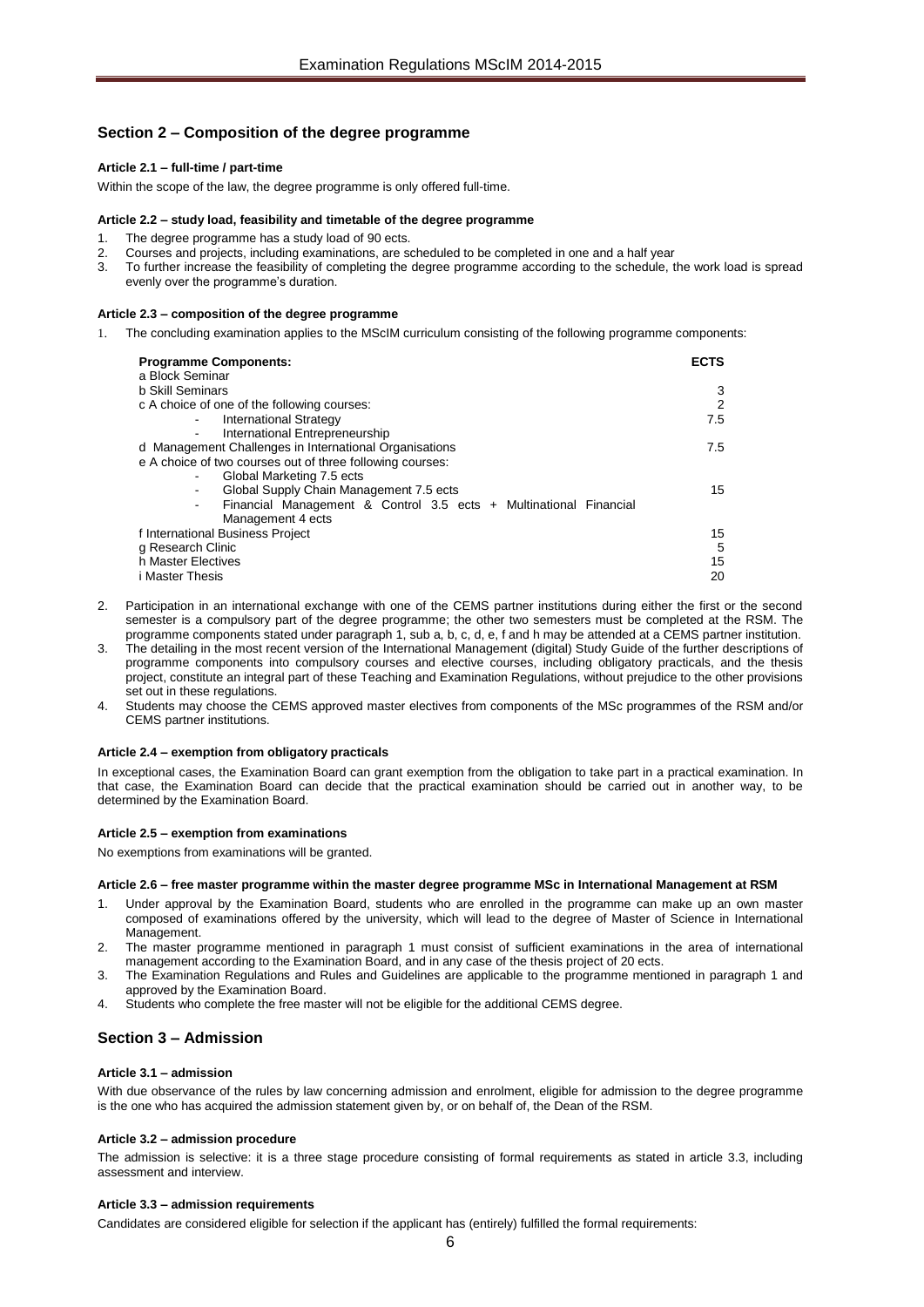- a. A Bachelor's degree in Business, Management of RSM or of any accredited and/or recognized Bachelor's (of Science) degree programme of any research university if equivalent regarding level, size and content of the programme;
- b. Proficiency in English, to be proven by
	- TOEFL iBT minimum overall score of 101 with minimum sub scores of 22;
	- IELTS minimum overall score of 7.0 with minimum sub scores of 6.5;
	- Cambridge certificate of proficiency in English (CPE): minimum C1 level;
	- Cambridge English Advanced (CAE): minimum grade B;
	- Cambridge English Business certificate (BEC): minimum higher grade B;
	- Bachelor's diploma taught entirely in English and obtained in an English speaking country or in a CEMS school or EQUIS/AACSB accredited institution.

The test results may not be more than 2 years old.

No other English language test results will be accepted.

- c. A grade point average (GPA) equivalent to a 7 out of 10 in the Dutch education system, which is considered to be above average;
- d. A GMAT score of at least 600. Only students with a bachelor's degree from RSM, another Erasmus University Rotterdam (EUR) programme or one of the Dutch "sister programmes" are exempted from submitting a GMAT score;
- e. Candidates must be fluent in three languages, one of which should be English. The second language: all applicants must provide the admissions office with proof of proficiency in a CEMS language (Arabic, Bengali, Cantonese, Czech, Danish, Dutch/Afrikaans, Farsi/Tajik, Finnish, French, German, Greek, Hebrew, Hindi/Urdu, Hungarian, Indonesian/Malay, Irish, Italian, Japanese, Korean, Mandarin, Polish, Portuguese, Romanian, Russian, Serbo-Croat (Bosnian, Croatian, Serbian, Montenegrin), Spanish, Swedish, Tagalog, Tamil, Thai, Turkish, Vietnamese)

at B1 level in the Common European Framework. The third foreign language can be any language and applicants must provide proof of proficiency at A2 level. Certain combinations of similar languages will not be allowed (e.g. Danish/Swedish/Norwegian).

Motivation letter.

.

The test results for English may not be more than 2 years old. The test results for the second and third language may not be more than 1 year old.

# <span id="page-6-1"></span><span id="page-6-0"></span>**Section 4 – Taking examinations**

#### **Article 4.1 – frequency of examinations; examination schedule; re-examinations; extra opportunities**

- The opportunity to take a test is presented at least once per academic year.
- 2. The opportunity to take written tests when belonging to an examination as referred to in Article 1.3 is given twice per academic year. On each of these occasions the examination result is updated.
- 3. Only students who submitted the final thesis before the deadline of the first opportunity as announced by the programme in question, are eligible to submit a repair version for the deadline in August.
- 4. Students who have not passed the thesis proposal at the first opportunity, will be offered a retry of which submission deadline is set at two weeks from the date of publication of the first opportunity results.
- 5. The student has a free choice in the number of repeats for taking a written test when part of an examination. The result for the examination is established on the last test result obtained. If the material to be studied for a course has changed, the subsequent examinations will reflect the new material.
- In addition to the provisions set out in paragraphs 1 and 2, the opportunity to take a written test for which the accompanying course is given for the last time ever, is given two times in the academic year subsequent to the last year of the course in case of a written test and only once in case of an assignment. The tests of the master electives are excluded from this rule. The tests will be scheduled during the examination period concerned. Deviating from paragraph 3 above, tests for these courses that have already been passed may not be taken again.
- 7. Without prejudice to applicable regulations regarding a period free of tests, and with due observance of the other provisions set out in these regulations, and of the Rules and Guidelines established by the Examination Board, the Dean of BSc & MSc Programmes establishes a schedule for written tests and examinations before the start of the academic year. In the event of urgent exceptional circumstances, the Dean of BSc & MSc Programmes can change the schedule during the academic year, provided that the change is announced in good time and no later than the start of the registration period, of the period of tests concerned, via appropriate channels such as SIN-Online.
- In exceptional cases the Examination Board can, at the request of the student, decide that an extra opportunity to take a written test will be offered, in derogation from the schedule.
- 9. To courses that are instructed under the supervision and authority of accredited institutions other than RSM and for which results are converted to the MScIM curriculum, the rules and regulations apply as set, upheld and applied by the examination board, or equivalent body, of that accredited institution.

# <span id="page-6-2"></span>**Article 4.2 – form of the examinations and tests**

- 1. The tests of the examinations are conducted in written and/or oral form and/or by means of practical exercise, unless the Examination Board has decided otherwise.
- 2. If the Examination Board decides that the form as referred to in the foregoing paragraph shall be different, it will announce this to the students no later than two months before the test is to be held.
- 3. The elaborations on the form of the tests as referred to in paragraph 1, stated in the most recent version of the study guide for the study programme, constitute an integral part of these Teaching and Examination Regulations, without prejudice to the other provisions set out in these regulations.
- 4. In exceptional cases the Examination Board may, at the request of the student, decide to permit derogations from the provisions set out in paragraph 1.
- 5. Physically or sensory handicapped students are offered the opportunity to take tests in a manner adapted as far as possible to their individual handicap. The Board will, if necessary, obtain expert advice before making a decision.

#### <span id="page-6-3"></span>**Article 4.3 – oral tests**

1. No more than one person will be given an oral test at a time, unless the Examination Board has decided otherwise.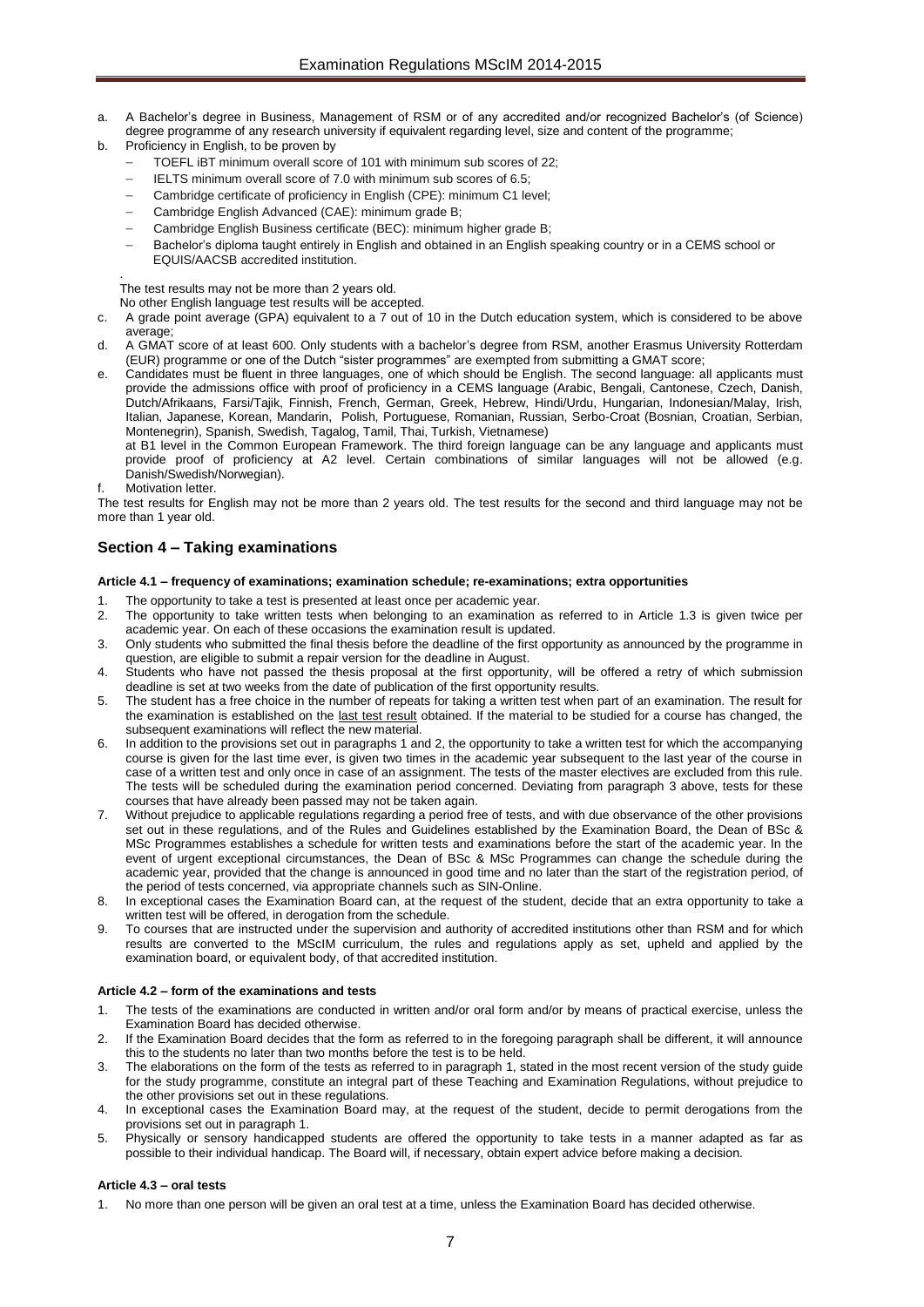2. An oral test is taken in public, unless in an exceptional case the Examination Board or the examiner concerned has decided otherwise, or the student has objected to this.

#### <span id="page-7-0"></span>**Article 4.4 – sequence of programme components**

- 1. The International Business Project has to be taken in the second semester, unless approved by the Examination Board.<br>2. A student needs to have completed at least 30 ECTS of the degree programme before they can start wi
- 2. A student needs to have completed at least 30 ECTS of the degree programme before they can start with the third semester, i.e. the Research Clinic and the Master Thesis. The Research Clinic together with the Master Thesis will be offered in the third semester only.
- 3. A student may continue the thesis trajectory only after a designated research methods course of at least 4 and of most 6 ects of the degree programme has been passed.
- 4. If the thesis proposal has not been passed or has not been delivered timely, the student may not proceed the thesis trajectory and will have to restart the course the next academic year.
- 5. The examination for the thesis project can only be completed once all the courses of the other programme components of the degree programme have been passed.
- 6. In exceptional individual cases, at the student´s request, the Examination Board may derogate from paragraphs 4-7, after consulting the student adviser and the involved examiners.

# <span id="page-7-1"></span>**Section 5 – Result of examinations**

### <span id="page-7-2"></span>**Article 5.1 – determining, announcing and recording results of examinations; deadlines**

- 1. After an oral test has been taken, the examiner determines the result immediately, and gives the student a written notification.
- 2. The examiner determines the updated result of an examination as a consequence of a new outcome for a written test as soon as possible, and no later than four weeks after the day on which the test was conducted. In deviation from the foregoing, the thesis proposal and the thesis report must be assessed within two weeks after submission. In the event of *force majeure*, the Examination Board can permit derogation from this deadline.
- 3. The Department for Exam Administration RSM checks compliance with the deadline mentioned in the previous paragraph, and in the event that it is likely to be exceeded, reports this in good time to the chairman of the Examination Board.
- 4. With regard to a test that is to be taken in a manner other than orally or in writing, the Examination Board decides in advance in what way and within what period the student will be given a written notification of the examination result involved.
- 5. The examiner immediately reports updated examination result to the Department for Exam Administration RSM, which then informs the student of this in writing.
- The Department for Exam Administration RSM is responsible for recording the results of examinations. This Office also records what certificates have been presented to a student. No information about recorded data, with the exception of data about the certificates awarded, is given to anyone other than the student, the Examination Board, the directors of the study programme, the Board of the Erasmus University, the student advisor, the student counsellor and the Examination Appeals Board (*CBE*). The Examination Board may decide on derogation from the provisions set out in the last sentence under the consent of the student involved.
- 7. The involvement of the Department for Exam Administration RSM as referred to in the previous paragraphs is without prejudice to the provisions in this matter as determined by the Board of the Erasmus University.
- 8. The written certificate concerning the result of an examination contains information about the way in which the student can lodge an appeal with the Examination Appeals Board (*CBE*).

# <span id="page-7-3"></span>**Article 5.2 – period of validity**

- Unless otherwise mentioned, the term of validity for examinations passed is three years. The Examination Board may extend the term of validity if, in its judgment, the knowledge, insights and skills relating to the course corresponding to the examination in question are not obsolete.
- 2. The Examination Board can impose, with respect to an examination taken and passed more than three years ago, an additional or alternative examination, before the student can pass the concluding examination.
- 3. The term of validity of tests on which examinations are based is limited to the academic year in which the test has been taken, unless the examiner determines otherwise in the course manual.

#### <span id="page-7-4"></span>**Article 5.3 – Perusal and explanatory opportunity**

- 1. Interested parties will be given an opportunity to see the questions and assignments of the examination concerned, along with the criteria for assessment. The examiner will organise this opportunity as soon as possible after the assessment of the examination, but no later than four weeks after the results of the written examination have been announced.
- 2. During the term mentioned in paragraph 1, persons who have taken written examinations may peruse their assessed work. The examiner shall determine the location and time of perusal. The examiner may combine perusal with the explanatory opportunity mentioned in paragraph 1.
- 3. In the event that a student can demonstrate that he/she was prevented from being at the assigned location and time for the perusal mentioned in paragraph 2, due to *force majeure*, at the request of the student an alternative opportunity will be offered, if possible within the term mentioned in paragraph 1.

#### <span id="page-7-5"></span>**Article 5.4 - Archiving period of written examinations**

- 1. The assignments, answers and the assessment of the written examinations will be archived (in paper or electronic form) for two years after the assessment.
- 2. The Thesis and the assessment thereof will be archived (in paper or electronic form) for seven years after the assessment.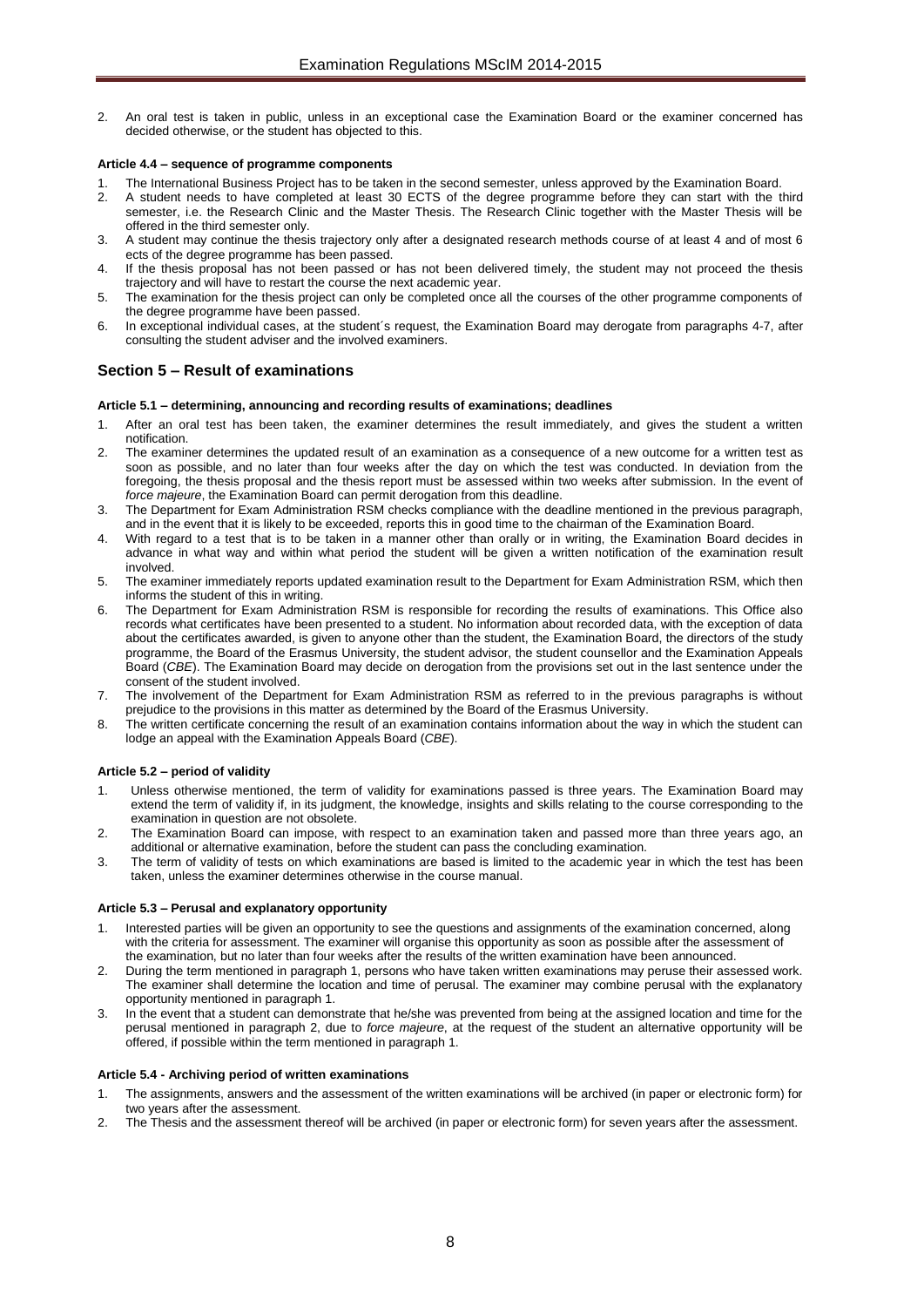# <span id="page-8-1"></span><span id="page-8-0"></span>**Section 6 – Result of the concluding examination**

#### **Article 6.1 – the result of the concluding examination**

- 1. The result of the concluding examination is determined by the Examination Board based on the examinations of courses in the programme components that build the MScIM curriculum and in compliance with the regulations stated in article 5.2 of the Rules and Guidelines.
- 2. In derogation from the provisions set out in paragraph 1, the Examination Board may, before determining the result of the concluding examination, conduct an investigation into the knowledge of the student with regard to one or more examinations of the programme, if and insofar as the results of the examinations concerned give it cause to do so.

# <span id="page-8-2"></span>**Section 7 – Final and Implementation Provisions**

#### <span id="page-8-3"></span>**Article 7.1 – amendments changes**

- 1. Amendments to these regulations will be adopted by the Dean RSM through a separate decree.
- 2. No amendments will be made that are applicable to the current academic year, unless the interests of the students are, in reason, not thereby prejudiced.
- 3. Moreover, amendments must not influence, to the detriment of the students any other decision, which has been taken with respect to a student by the Examination Board by virtue of these regulations.

#### <span id="page-8-4"></span>**Article 7.2 – Hardship clause**

In very exceptional individual circumstances, in which application of one or more of the provisions set out in these regulations leads to evidently unreasonable and/or unfair situations with regard to a student, a student can submit a request in writing, and with reasons, for derogation from the said provision(s) to the Examination Board. The Examination Board may, after consulting the relevant examiner(s) and the student advisor or student counsellor, derogate from the said provision(s) in favour of the student. A decision to reject the student's request will not be made by the Examination Board until the applicant has been given the opportunity to present his or her case, if this is requested

#### <span id="page-8-5"></span>**Article 7.3 – announcement**

The Dean RSM is responsible for an appropriate announcement of these regulations, of the Rules and Guidelines established by the Examination Board, and of amendments to these documents.

#### <span id="page-8-6"></span>**Article 7.4 – legal effect**

These regulations have legal effect from 1 September 2014.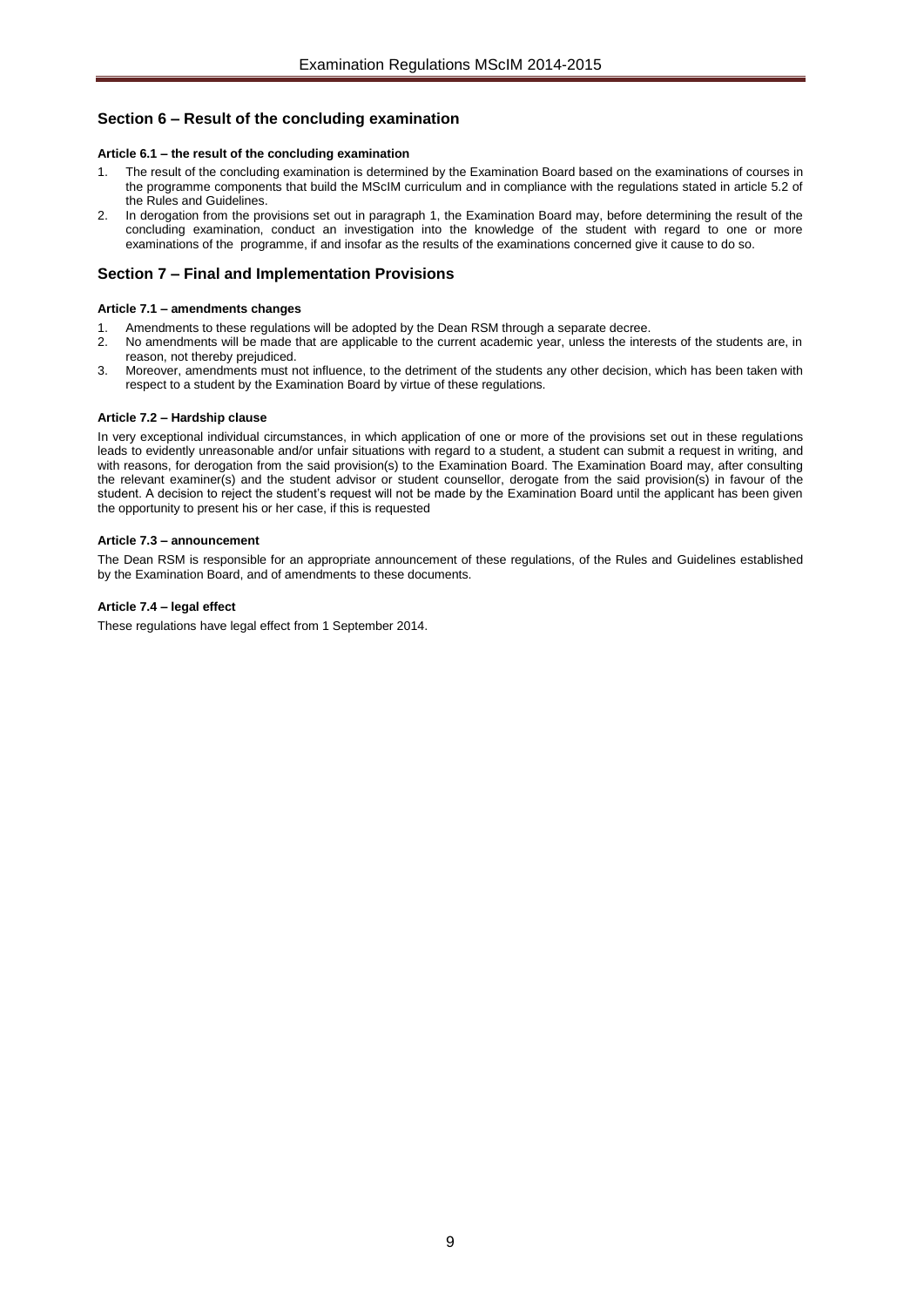# <span id="page-9-0"></span>**IV Rules and Guidelines 2014 - 2015**

# <span id="page-9-2"></span><span id="page-9-1"></span>**Section 1 – General**

#### **Article 1.1 – applicability of the Rules and Guidelines**

These Rules and Guidelines are applicable to the examinations and the concluding examination of the master's degree programme MSc in International Management at Rotterdam School of Management, Erasmus University, hereinafter referred to as the degree programme. The Rules and Guidelines detail and extend provisions made in the Examination Regulations.

#### <span id="page-9-3"></span>**Article 1.2 – definitions**

- Unless stated otherwise, in these Rules and Guidelines, the same definitions will be used as formulated in the Teaching and Examination Regulations of the degree programme.
- 2. Fraud: the action or negligence of a student as a result of which it is impossible, entirely or in part, to form a correct judgment concerning his/her or someone else's knowledge, insight and skills.

#### <span id="page-9-4"></span>**Article 1.3 – day-to-day procedure of the Examination Board**

<span id="page-9-5"></span>The Examination Board may assign portfolios to its members for taking care of daily procedures.

#### **Article 1.4 – the authority to examine**

- 1. For the purpose of conducting examinations and establishing the results thereof, the Examination Board appoints examiners.
- 2. As a default, the Examination Board authorizes the members of the academic staff to act as examiner for the courses that they instruct.
- 3. The Examination Board may revoke the appointment of examiner in case of non compliance with the rules of the Teaching and Examination Regulations, or the guidelines and instructions of the Examination Board.
- <span id="page-9-6"></span>4. The examiners provide the Examination the information requested.

#### **Article 1.5 – the criteria**

In the decision-making process the Examination Board employs the following criteria as a guideline – and in case of contrariety of criteria weighs the importance of employing one against another –:

- the preservation and maintenance of the quality and grading criteria of each examination;
- the efficiency of the study, for example, expressed in terms of limiting loss of time (wherever possible) for students who make rapid progress with their studies when preparing for examinations
- motivating students to interrupt their studies as soon as possible in cases where it is very unlikely that they will pass their examinations;
- protecting students from trying to take on too large a study load;
- maintaining an environment in which students and staff can work effectively and efficiently;
- extending leniency towards students who, through circumstances beyond their control, have encountered delays during their studies.

# <span id="page-9-8"></span><span id="page-9-7"></span>**Section 2 – Exemptions**

#### **Article 2.1 – exemption from practical tests**

- 1. A request for exemption from the obligation to take part in practical tests, as referred to in Article 2.4 of the Teaching and Examination Regulations, should be submitted by the student in writing, with reasons and supported by documentation, to the Examination Board at least four weeks before the practical test for which exemption is requested is scheduled to begin. In exceptional cases, the Examination Board may permit derogation from the period stated in the last sentence.
- 2. The Examination Board makes a decision within four weeks of receiving the request. The student is informed immediately of the decision.

# <span id="page-9-10"></span><span id="page-9-9"></span>**Section 3 – Rules concerning good course of things during examinations and tests**

#### **Article 3.1 – registration for examinations and written tests**

- 1. A student who by virtue of his/her enrolment for the programme is entitled to take the concluding and other examination or tests should register for them on time and correctly, in accordance with the provisions of or by virtue of these Rules and Guidelines. The registration term for written tests and examinations has been established per period in the schedule of written tests and examinations, as referred to in article 4.1 of the Teaching and examination Regulations of the programme.
- 2. The head of the Department for Exam Administration RSM can, with the approval of the Examination Board, establish specific rules for proper registration for examinations, or written tests by virtue of the Teaching and Examination Regulations of the programme and the Rules and Guidelines of the Examination Board. These specific rules will be announced in a proper manner in sufficient time.
- The Examination Board can derogate from the date of registration referred to in paragraph 1 if the student, as a result of *force majeure*, has been unable to register on time and correctly. Under certain circumstances, *force majeure* may be said to exist in the event of, for example, a student was unable to register in the usual way (OSIRIS-online, in writing, another student) because of sickness or special family circumstances. The student should submit the request for this as soon as reasonably possible.
- The head of the Department for Exam Administration RSM may, in cases other than those referred to in paragraph 3, derogate from the registration period no later than two working days before the day on which the examination will be taken, provided that this does not jeopardize the correct preparation for the examination or part thereof. The head of the Department for Exam Administration RSM will charge administrative costs of € *13.50* per examination or written test for this derogation. The head of the Department for Exam Administration RSM reports this to the Examination Board.
- 5. Anyone who has not registered for a concluding examination or a written test in accordance with the provisions of or by virtue of these Rules and Guidelines may not take part in the concluding examination or test concerned. If, notwithstanding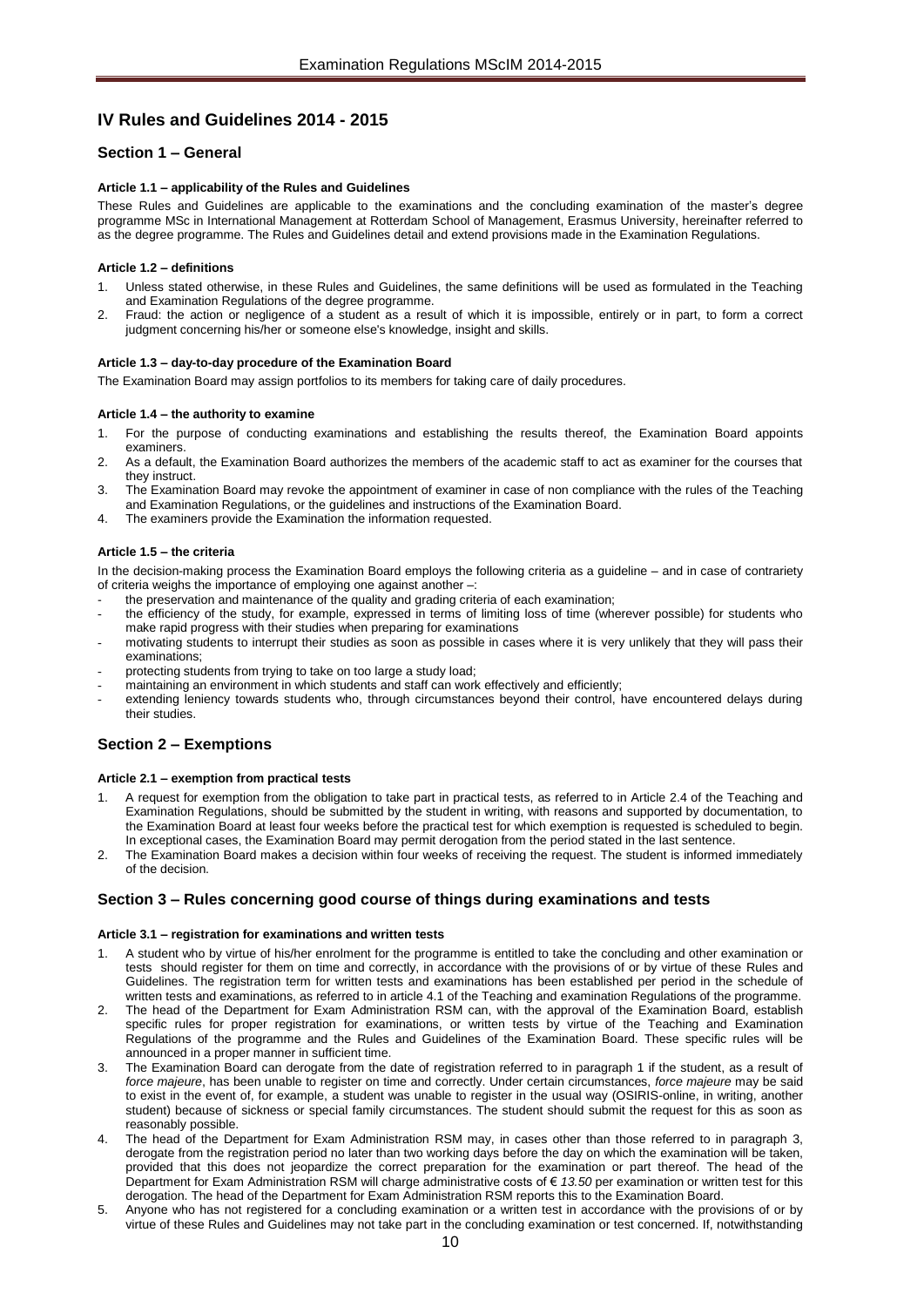the foregoing, the student nevertheless takes part in the concluding examination or test, the examiner and the Examination Board will not establish a grade.

#### <span id="page-10-0"></span>**Article 3.2 – entering and leaving the room in which the written test is being held**

- 1. Only a student who has applied on time and correctly for the written test may take part in the test concerned, and will be admitted to the room where the written test is being held.
- 2. Admission to the hall where a written test is organized is declined fifteen minutes after the start of the written test concerned. A student who is admitted to the hall after the start of the examination concerned should ensure that he/she causes as little disturbance as possible to the students already present.
- 3. A candidate in the written test may not leave the room earlier than one hour after the start of that test. A student who leaves the test before the end of the test concerned should ensure that he/she causes as little disturbance as possible to the students still present.
- 4. A candidate in a written test may, on request and with the permission of the examiner or the invigilator, leave the test's hall a while to use the toilet as from one hour after the start of the written test until half an hour before the end of the test. This permission is granted only to one student at a time. In exceptional cases, the examiner or invigilator may derogate from these rules in favour of the student.
- Personal belongings such as coats, bags, mobile phones, watches and other items that are not allowed to be used during the written test are not allowed to be brought into the hall where the test is held. These must be placed outside the test room in lockers, if available. If no lockers are available, coats must be placed over the chair. Bags must be closed and out of reach of the candidate. Watches, mobile phones and such must be switched off and out of reach of the candidate.
- 6. The head of the Department for Exam Administration RSM can, with the approval of the Examination Board, establish specific rules concerning entering and leaving the room in the M-building in which the written tests is being held, by virtue of the Teaching and Examination Regulations of the programme and the Rules and Guidelines of the Examination Board. These specific rules will be announced in a proper manner in sufficient time.

#### <span id="page-10-1"></span>**Article 3.3 – general provisions concerning order during the written test**

- 1. On behalf of the Examination Board, the proctors appointed for this purpose are charged with maintaining order during the written test. An examiner may act as proctor.
- 2. Every candidate in the written test should comply with the instructions of the proctor. If a candidate in the examination does not comply with the instructions of the proctor, or does not obey his /her request, the proctor may exclude him/her from taking further part in the test, with the consequence that no result will be established.
- 3. During the written test, the candidate in the written test must, at the request of the examiner or the proctor, prove his/her identity with a valid proof of enrolment (student card) or another legally valid proof of identity.
- 4. Only a valid proof of enrolment (student card) or another legally valid proof of identity, the registration verification, the test's assignment paper and answer sheet, writing materials and a ruler may be placed on the candidate's desk. No study material such as a (graphical) calculator, literature or other sources of information may be placed on the candidate's desk unless explicitly authorized by the examiner in advance and stated on the first page of the test's assignment paper. These study aids (without any notes on them) are solely for the candidate's own use. During the test the candidate is not allowed to make use of a dictionary.
- 5. A candidate in the test is obliged, on request of the proctor, to show, and if requested, to hand over, the materials that he/she has with him/her.
- 6. Only the paper provided by EUR is to be used for the written test. The use of the candidate's own paper is not permitted.
- 7. A candidate in the written test should write his/her name, signature and student /examination number on each sheet of paper that is handed in. The proctor checks whether this has been done correctly before the test is handed in to him/her. Scrap paper, examination questions, answers and other examination-related documents may not be taken from the room during and after the examination.
- 8. The head of the Department for Exam Administration RSM can, with the approval of the Examination Board, establish specific rules concerning the order during the written test in the M-building, by virtue of the Teaching and Examination Regulations of the programme and the Rules and Guidelines of the Examination Board. These specific rules will be announced in a proper manner in sufficient time.

#### <span id="page-10-2"></span>**Article 3.4 – fraud**

- If in the matter of taking a test, fraud within the meaning of Article 1.2 is detected or suspected, this is set down in writing as soon as possible by the proctor or the corresponding examiner. The proctor may ask the student to make available any items of evidence. A refusal to do this is recorded in the written report. The student is given the opportunity to add written comments to the written report of the proctor. The written report and any written comments are handed over to the Examination Board as soon as possible.
- The Examination Board or the examiner may exclude a student who has committed fraud from further participation in the examination of which the test for which the irregularity was detected is part, and/or take other appropriate measures. The exclusion has the consequence that no result will be established for the examination concerned. Before the Examination Board decides to make the exclusion, it gives the student the opportunity to give his/her account.
- The other appropriate measures as referred to in paragraph 2 may consist of, among others, the following sanctions:
	- a. reprimand;
	- b. invalidation of the examination concerned;
	- c. exclusion from one or more examinations;<br>d exclusion from one or more examination po
	- exclusion from one or more examination period;
	- e. a combination of the above measures to a maximum of exclusion for at most one year;
	- in a serious case of fraud the Examination Board may advise the Executive Board to end the enrolment for the programme of the person concerned once and for all.

# <span id="page-10-3"></span>**Section 4 – The examinations and tests of the courses**

# <span id="page-10-4"></span>**Article 4.1 – the questions and assignments, peer review**

The questions and assignments of the tests that make up an examination for a course do not go beyond the sources announced in advance. These sources are, in the main, announced before the start of the course that prepares for the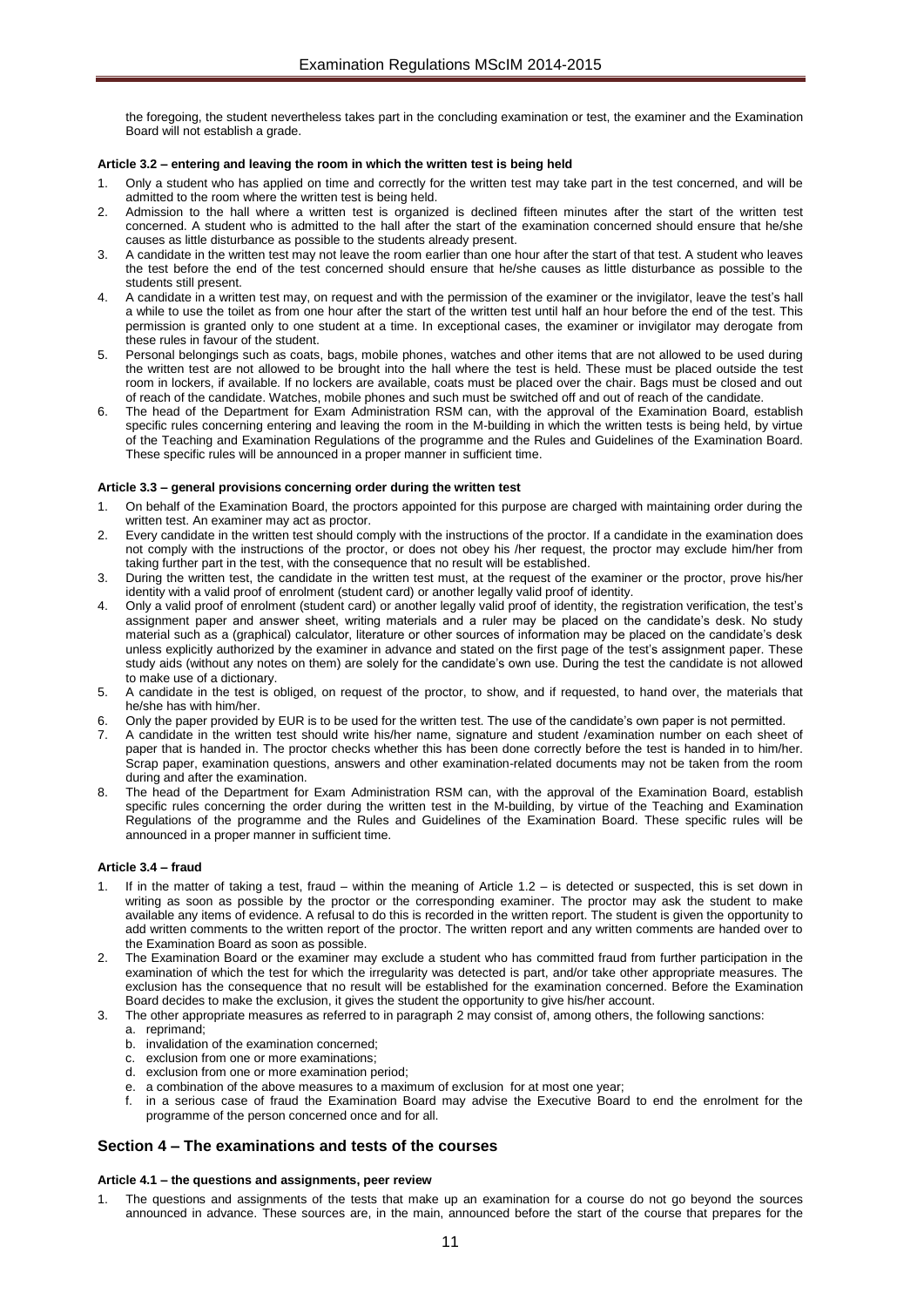tests of the examination. The precise scope of the material is definitively announced no later than one month before the tests of the examination are held.

- 2. The questions and assignments of the whole of tests of an examination reflect the material included in the course.
- The whole of tests in an examination is representative of the study aims in terms of content and form.
- 4. The questions and assignments of a test are clear and unambiguous, and are asked in such a way, or contain such instructions, that the student can understand how comprehensive and detailed the answers must be.
- 5. Well in advance of the tests of the examination concerned being held, the Examination Board or examiner announces the way the test will be taken, while respecting the provisos laid out in Article 4.2 of the Teaching and Examination Regulations.
- 6. Well in advance of a written test being held, the Examination Board or examiner gives the students the opportunity, if possible, to peruse a written sample of a similar test, and also the model answers and the norms on the basis of which the assessment was made.
- 7. The length of the test is such that examinees have sufficient time, measured according to reasonable criteria, to complete the test.
- 8. In advance of the examination concerned being held, the examiner asks a colleague to check the examination on the instructions mentioned in this article.

#### <span id="page-11-0"></span>**Article 4.2 – assessment criteria**

- 1. Wherever possible, assessment of written tests, takes place on the basis of previously established model answers and criteria, which can possibly be modified as a result from correcting the examination.
- 2. The assessment method is sufficiently transparent that the examinees can see how the results of the tests were determined.
- In cases of tests of an examination given and assessed by more than one examiner, the Examination Board ensures that the examiners' assessment is based on the same criteria. If necessary, it shall appoint a supervising examiner for conducting the tests.

#### <span id="page-11-1"></span>**Article 4.3 – determining the grades: rounding off, averaging, passing, grade floor**

- 1. Examinations are assessed with grades on the scale 0.0 10.0, accurate to one decimal point, where a 5.5 is the lowest pass grade. Practical tests may be assessed with a 'pass' or 'fail'. Also sufficient results of examinations taken in the context of an international exchange at a foreign university will be displayed with a '*pass'*. A programme component has been passed only if the examinations of all courses that are part of that programme component have been passed. Tests assessed with a '*pass*' or *'fail'* cannot be averaged nor included in the GPA calculation.
- 2. If grades have to be rounded off and averaged within a course, or between examination parts or to determine the GPA or the classification – the following rules apply by default:
	- grades are averaged according to the weighted average of the credits, where the average is rounded to one decimal place, which are rounded, so 5.45 is rounded to 5.5, a 6.95 a 7.0 a 5.44 a 5.4, etc.;
	- if examination parts are assessed on the basis of more than one examination, then the rule applies that the examination parts are always rounded off to one decimal before subsequent calculations are made.
- 3. If the examination is assessed on the basis of more than one test, no final grade for the examination will be calculated if one of the test grades is lower than a 5.5. In that case the candidate has failed the examination. Tests that can be taken only once per academic year, most likely practical tests such as case reports and team assignments, are exempted from this rule.
- In case the course manual for a particular course holds additional or other rules to those stated under paragraph 2 and 3, these rules are only valid if published at least two months ahead of the date of a test and under written approval of the Examination Board. If these latter provisos are not met the default rules under paragraph 2 and 3 continue to apply.
- 5. Examination results are registered centrally by the Department for Exam Administration RSM.
- 6. In derogation from the previous paragraphs of this article, results of examinations taken in the context of an international exchange are established under the authority and responsibility of the foreign university.

# <span id="page-11-3"></span><span id="page-11-2"></span>**Section 5 – The Thesis**

#### **Article 5.1 – the thesis, the thesis committee and admission to the thesis defence**

- 1. The thesis project is an individual project.
- 2. The thesis project is assessed by a thesis committee.
- 3. This committee shall consist of at least two members: a coach and a co-reader. The composition of the committee should furthermore meet the following criteria:
	- a. The members of the thesis committee need to have the authority to examine;
	- b. In particular, in case persons other than members of the academic staff seek to become member of a thesis committee, these persons need to obtain special disposition as examiner from the Examination Board. To this purpose, the thesis coordinator or the student in question should lodge a request with the Examination Board;
	- c. The thesis committee should be capable to assess the thesis in an objective, independent, and professional manner. Therefore there may be no hierarchical relations between coach and co-reader (e.g. (co)promotor and PhD student ('assistent in opleiding'), job appraisee and job appraisor ('afstemmingshoogleraar'). Coach and co-reader may be member of the same Master Programme, if to the judgement of the Examination Board the Master Programme has sufficiently guaranteed an objective and independent assessment;
	- d. The coach shall have principal responsibility for the coaching and activities relating to the thesis. The co-reader shall offer advice at critical times during the thesis project (for example evaluating the final thesis proposal, the research design, approval of the thesis):
	- e. The coach and co-reader jointly give an endorsement to a student for applying for admission to the thesis defence on the basis of the thesis report at hand.
- The assessment of the thesis project is based on the thesis report and the oral thesis defence in front of the thesis committee.

The thesis committee shall assess the thesis project immediately after the defence in compliance with article 5.2. The assessment is based on the assessment matrix. The assessment matrix must be filled in by the thesis committee. The assessment shall be unanimous. All members of the thesis committee should take part in the assessment. In case one of the members is unexpectedly unable to attend the assessment, the department involved will provide for replacement.